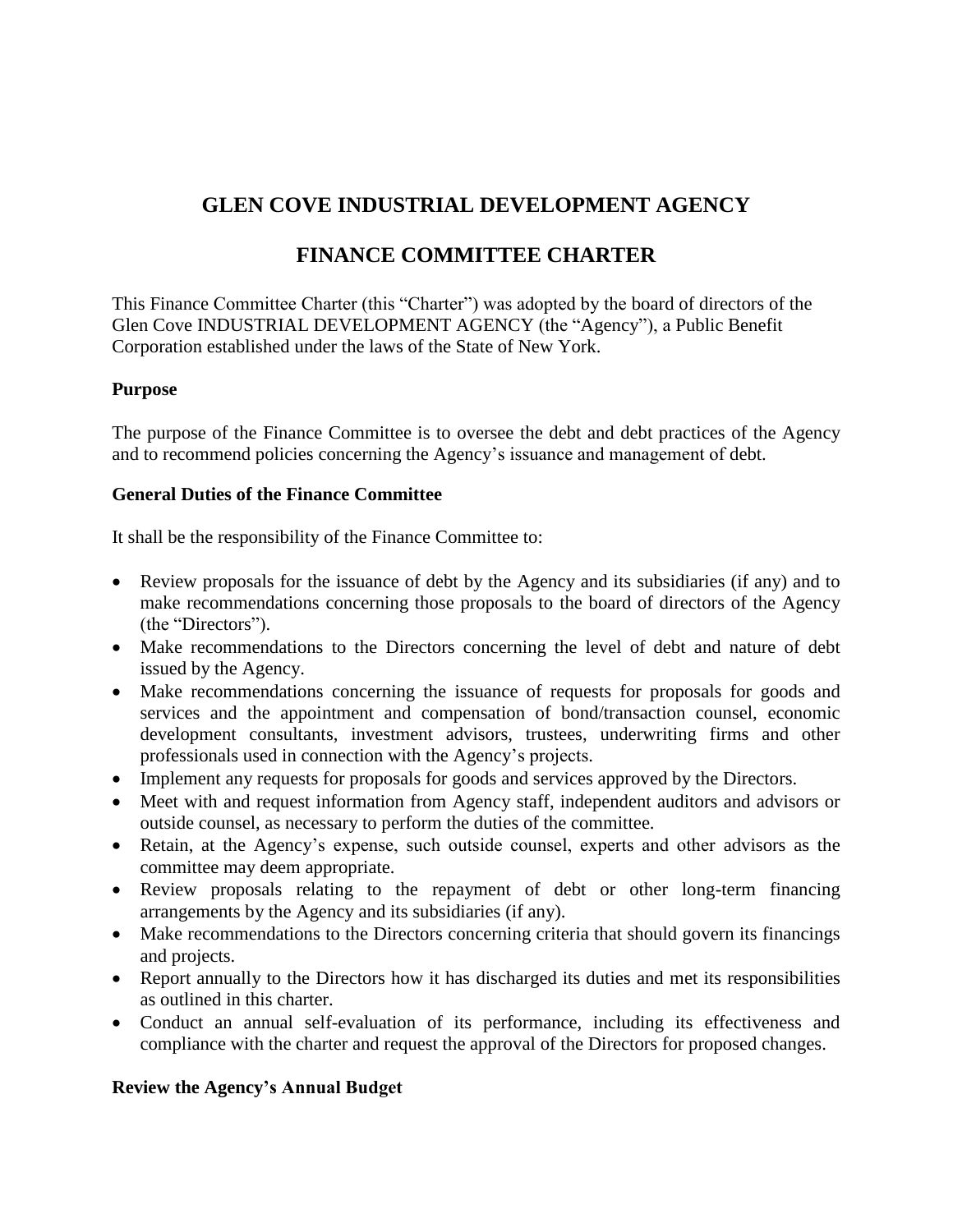The Finance Committee shall:

- Review the Agency's proposed annual operating budget as presented by Agency management for the upcoming fiscal year.
- Recommend the annual budget to the Directors for approval after incorporating any necessary or appropriate amendments.
- Monitor and report to the Directors on the Agency's compliance with its adopted budget during the fiscal year (actual verses estimated budget) on a monthly/quarterly basis.

## **Oversee the Agency's Investments**

The Finance Committee shall:

- Annually review the Agency's investment policy and evaluate allocation of assets.
- Review and make recommendations with respect to the Agency's annual investment report.
- Annually review the Agency's audit of investments as provided by independent auditors.
- Recommend to the Directors the selection of investment advisors.
- Monitor the economic performance of the Agency's pension plans, if any.

### **Review Financial and Procurement Thresholds**

The Finance Committee shall:

- Review and make recommendations to the Directors regarding any proposed procurements submitted to the committee by the Agency's contracting officer and oversee any procurement process employed by the Agency's contracting officer.
- Review and recommend changes to the Agency's thresholds for procuring goods and services and its procurement and disposition of property policies.
- Review and recommend changes to the Agency's fee schedules.
- Review the scope and terms of the Agency's insurance policies and liability coverage on an annual basis.

## **Assess the Agency's Capital Requirements and Capital Plan**

The Finance Committee may:

- Assess the financial requirements of the Agency's capital plan, if any. Such assessment shall include current and future capital needs, justification of why such capital expenditure is required and an explanation of the funding sources for capital projects.
- Review financial aspects of major proposed transactions, significant expenditures, new programs and services, as well as proposals to discontinue programs or services and make action recommendations to the board of directors of the Agency.

## **Composition of Committee and Selection of Members**